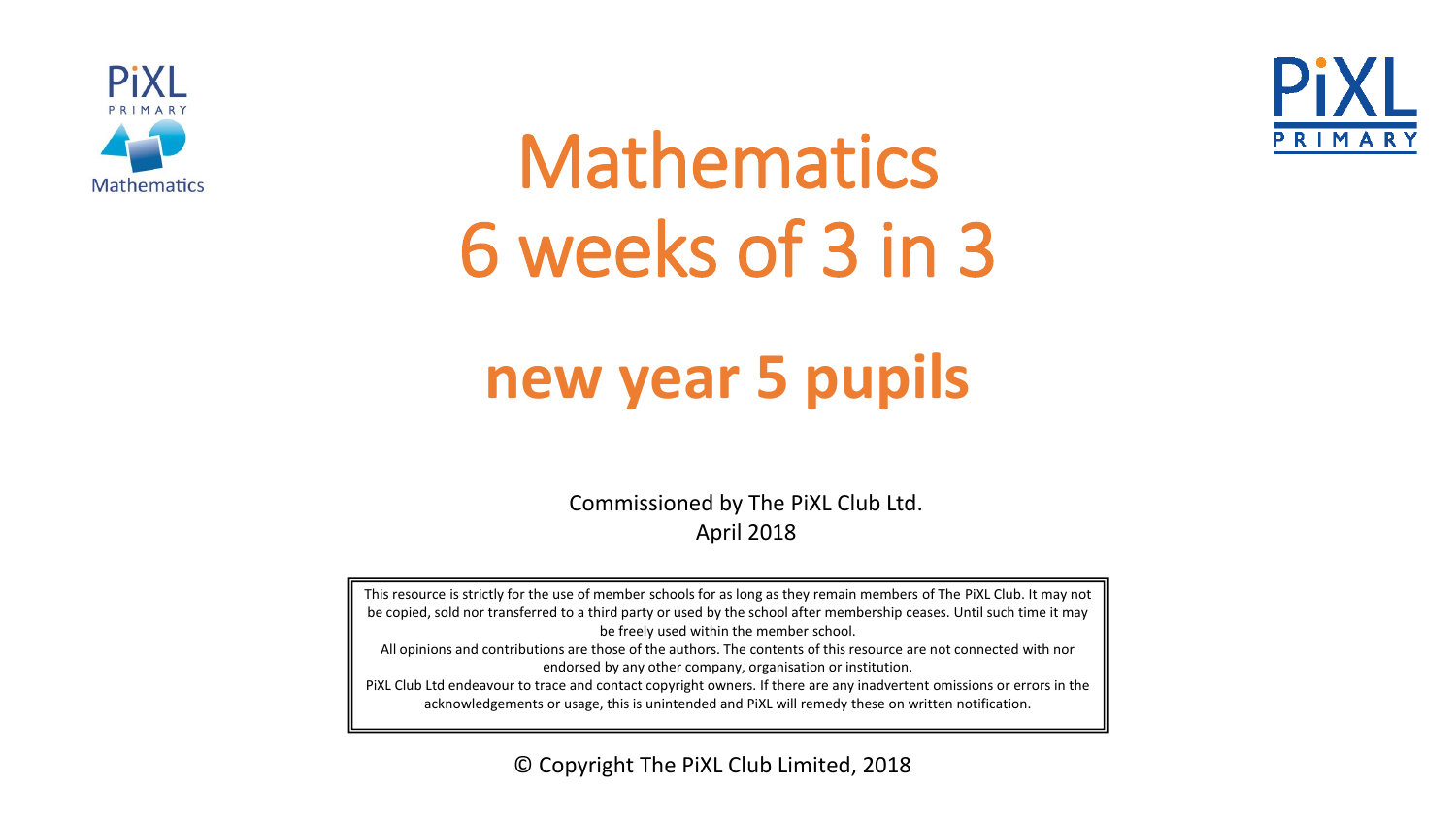

3. Here are three number cards. Choose **two** of the cards to make an **odd** number between 50 and 70.





3. Possible answers: 53, 63, or 65

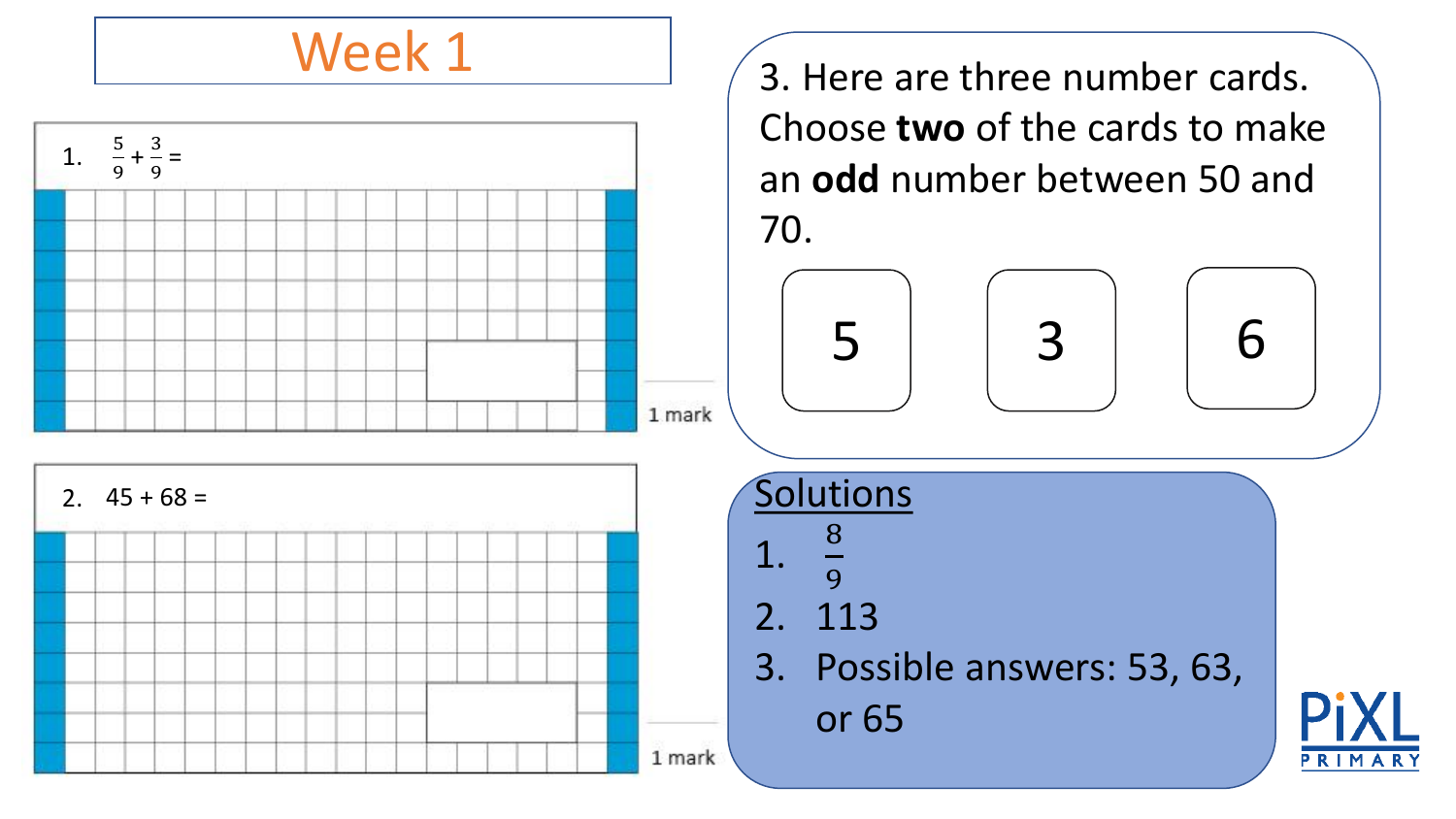

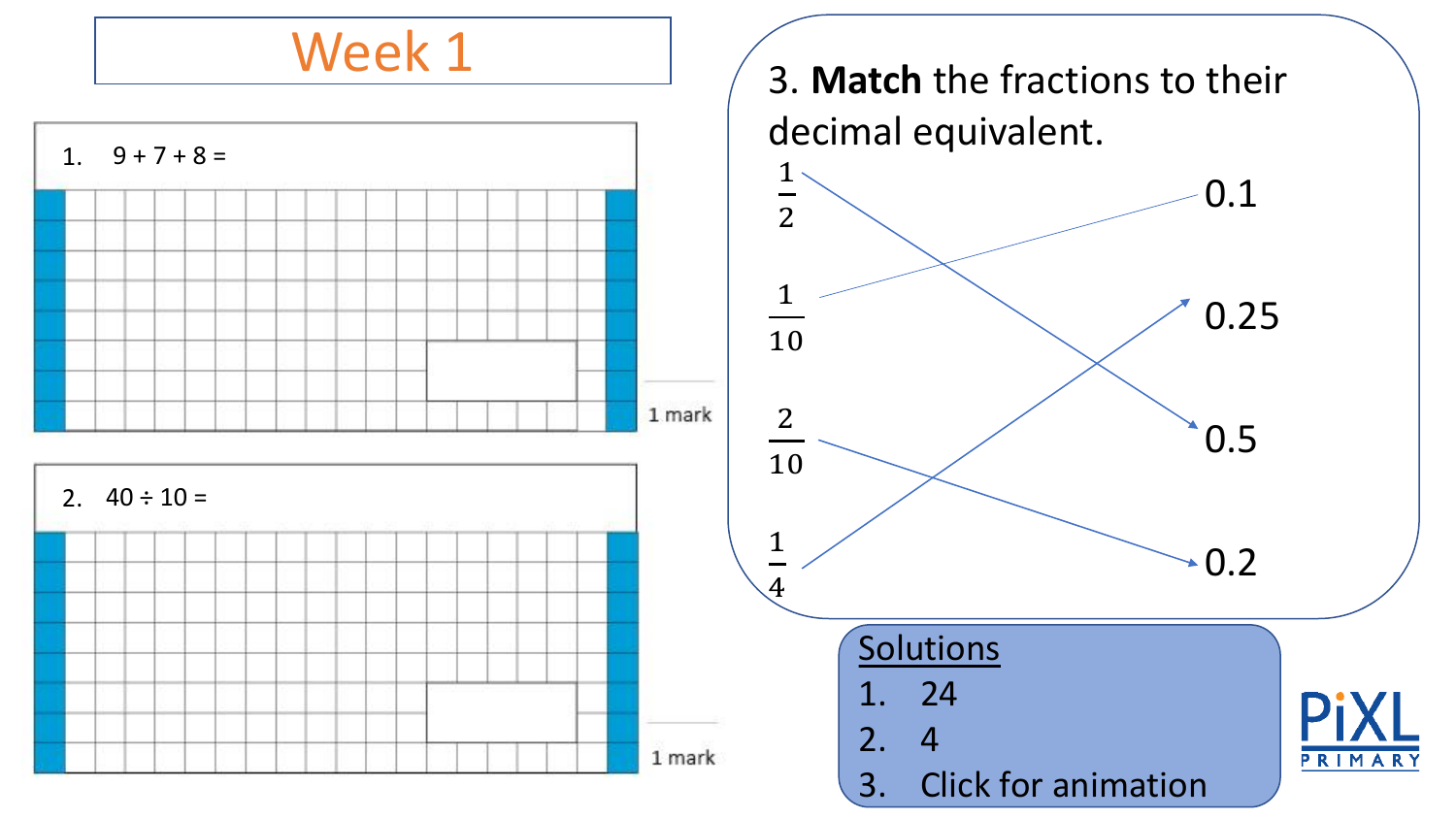

3. Idris buys a pen which is £1.37. What is the **smallest combination** of coins he could use to pay for it?



Solutions 1. 126 2. 15 3.  $£1 + (1 \times 20p) + (1 \times 10p) +$  $(1 \times 5p) + (1 \times 2p) =$  £1.37.

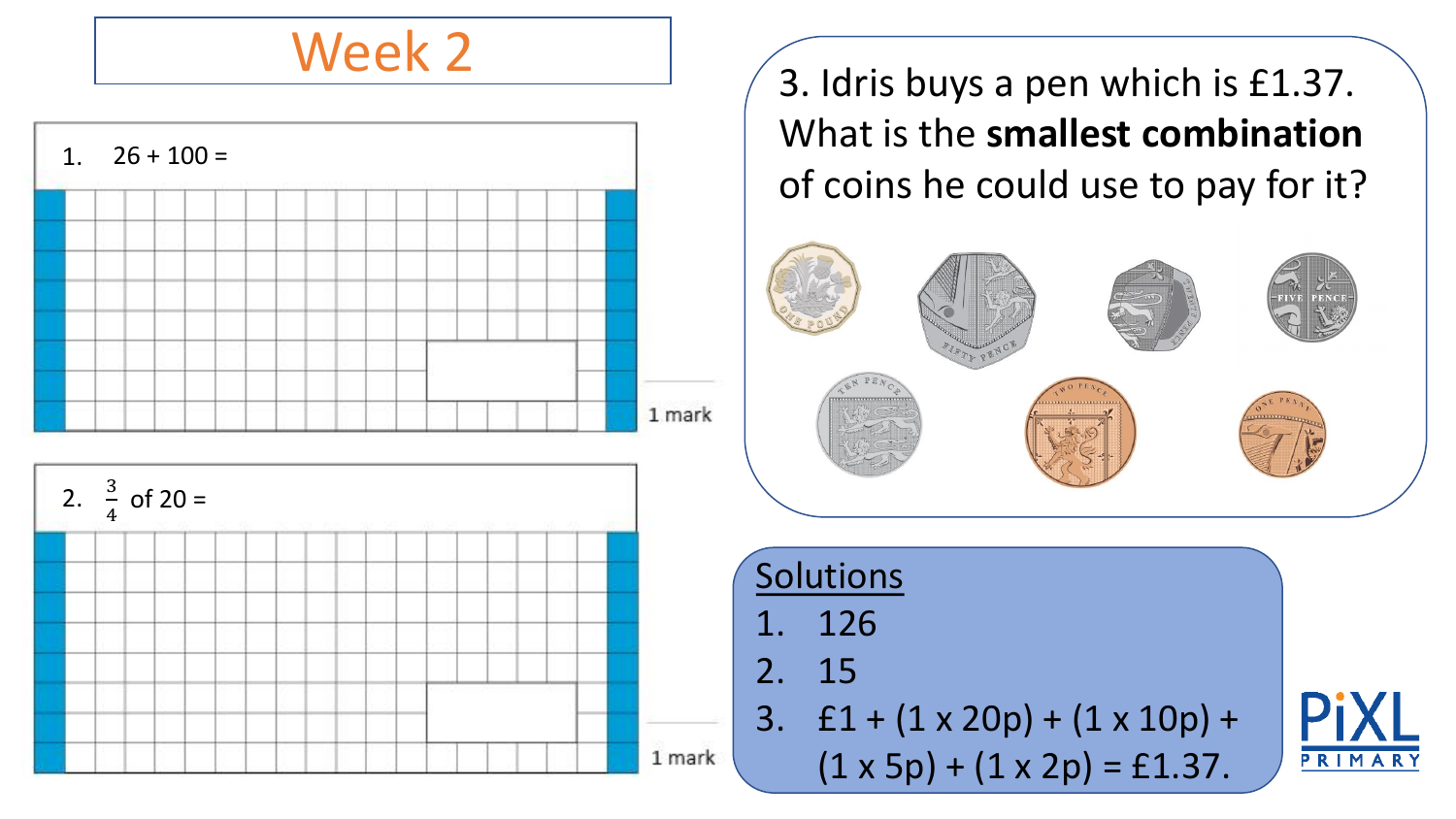

#### 3. **Round** 45,685

- a) to the nearest 10
- b) to the nearest 100
- c) to the nearest 1,000





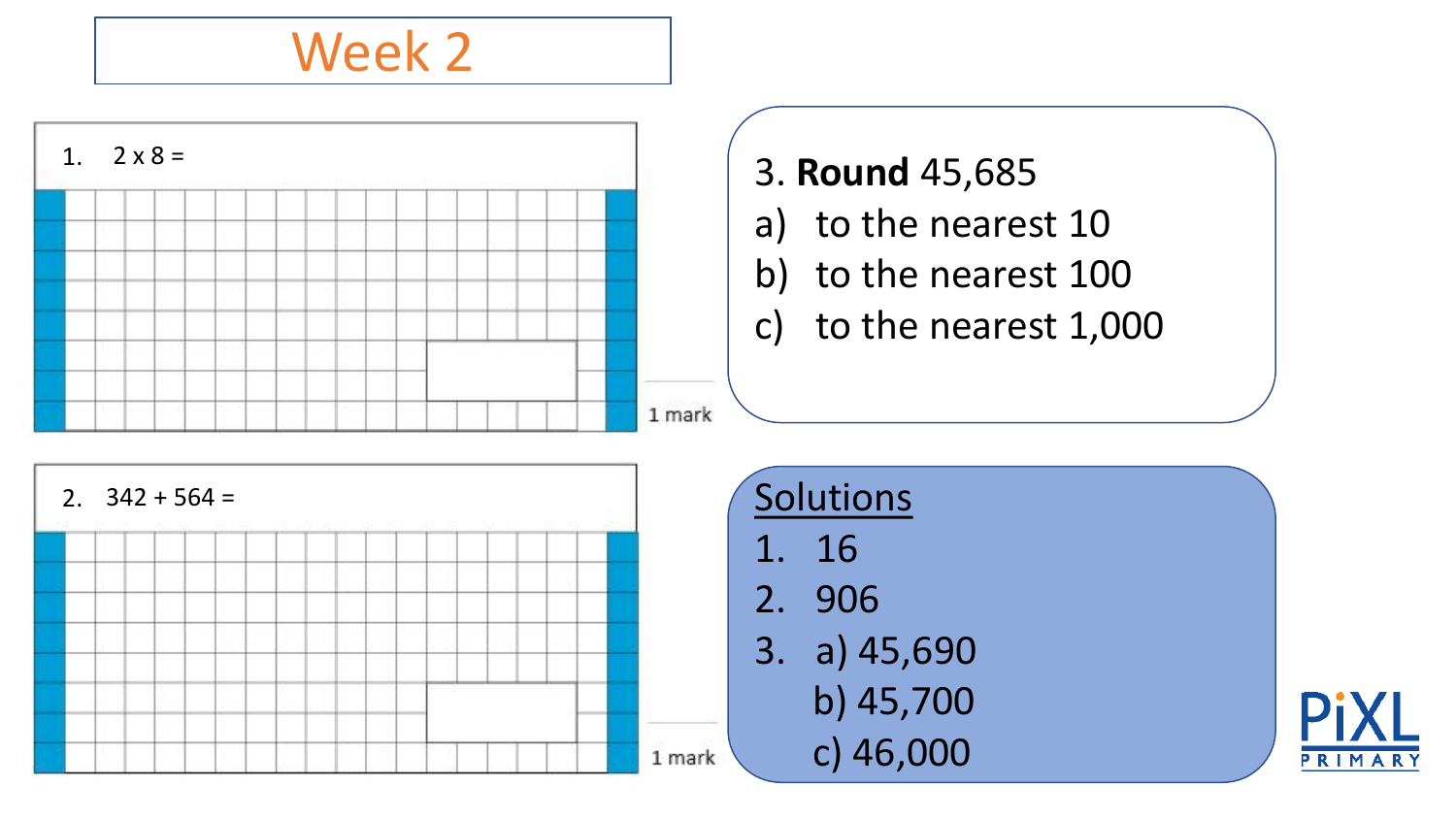

3. Three apples cost the same as two pears. One pear costs £0.60. How much does one apple cost?



Solutions 1. 61 2. 233 3. One apple = £0.40 (40p)

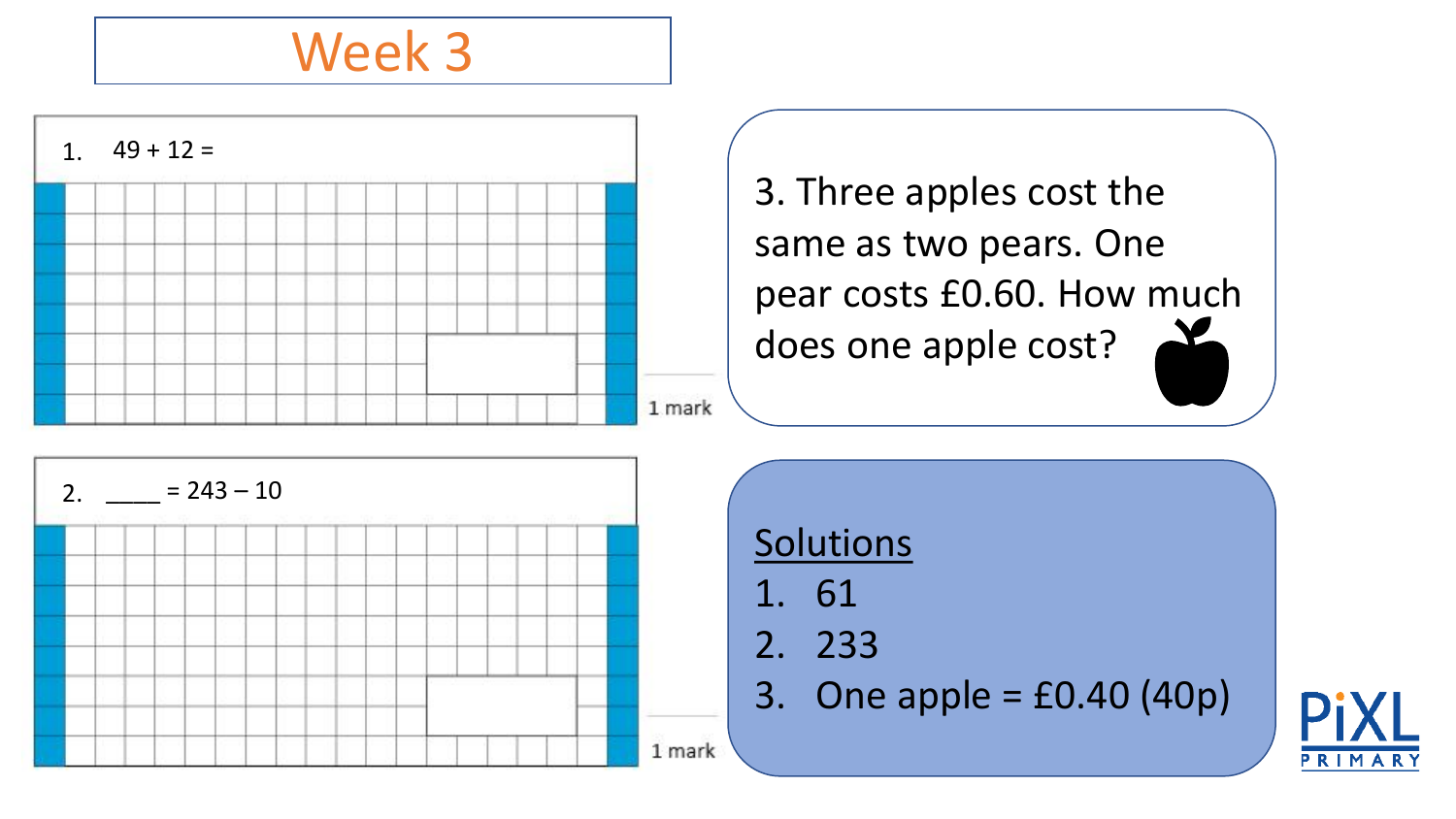

## **3. Match** the Roman numeral to the correct number. X VI LV CC 200 55 6 10 **Solutions** 1. 60 2. 355 3.  $X = 10$ ;  $VI = 6$ ;  $LV = 55$ ;  $CC = 200$ PRIMA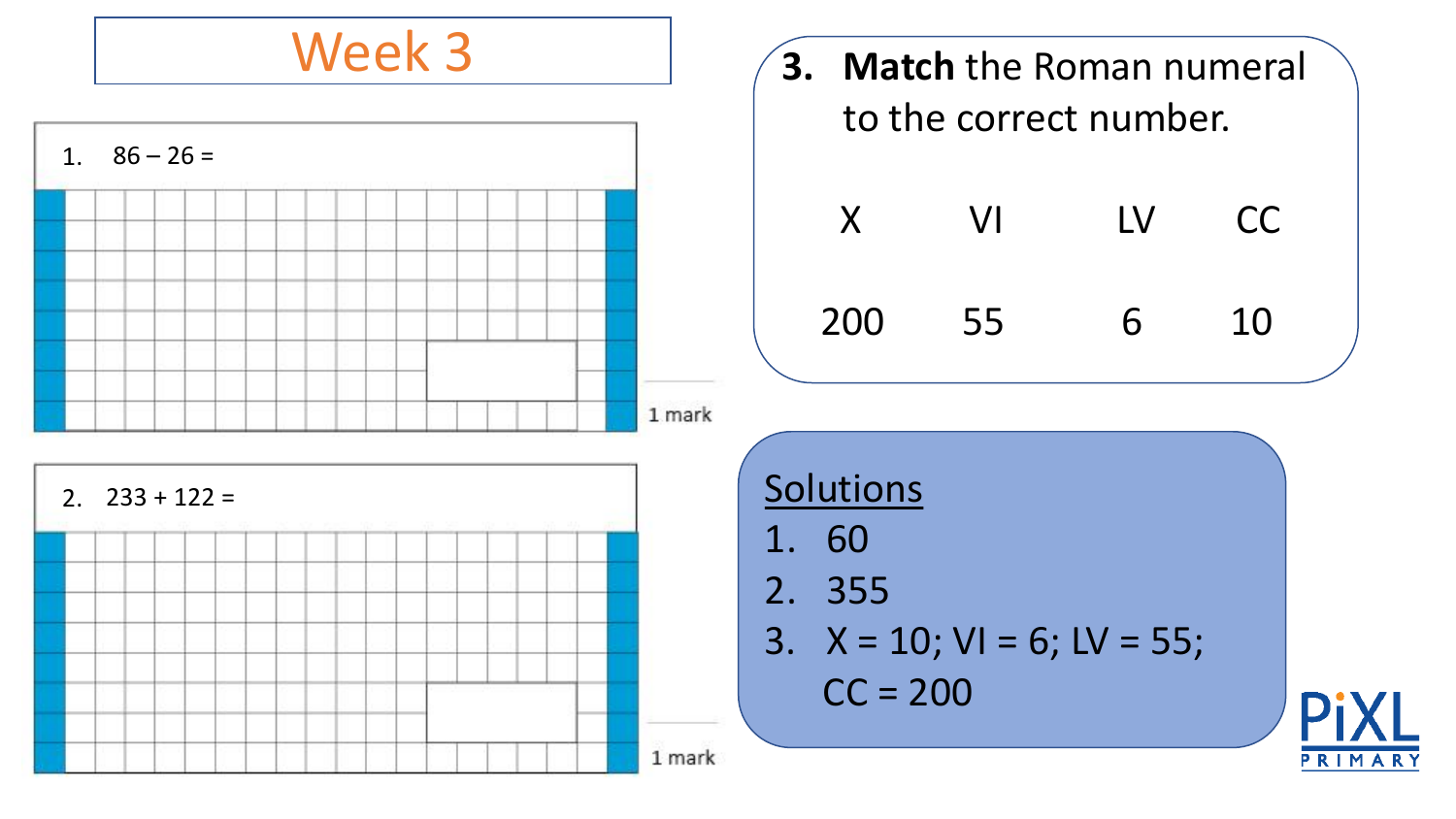

- **3. Insert** >, < or = to make the statements true. 356 480  $3 \times 4$  12  $5 + 15$  | 22 - 8
- **Solutions** 1. 40 2. 2,019  $3. <, =, >$

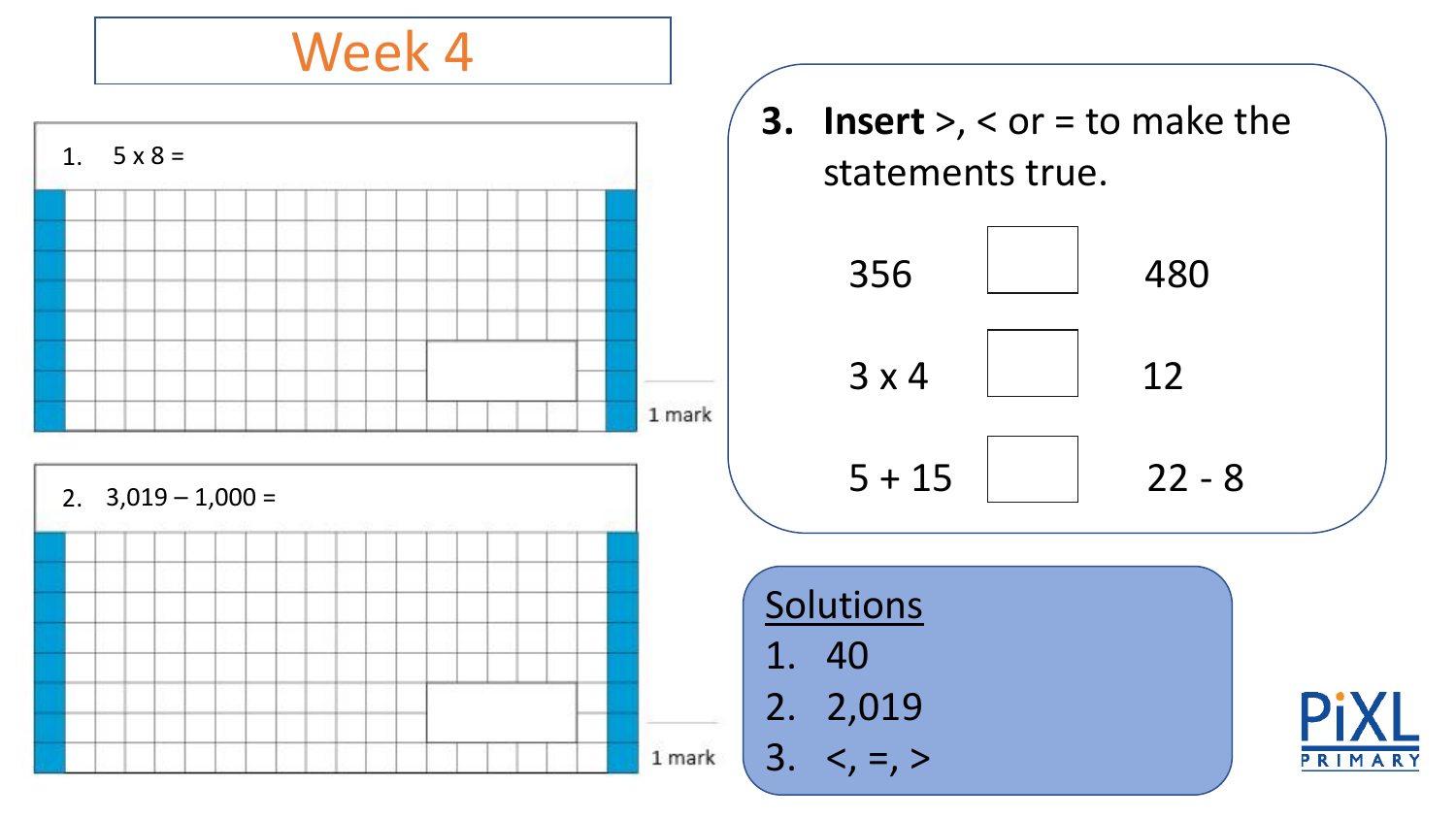

3. The cost of a cinema ticket is £5.60 for a child and £8.20 for an adult. How much would it be **altogether**  for 3 children and 1 adult?





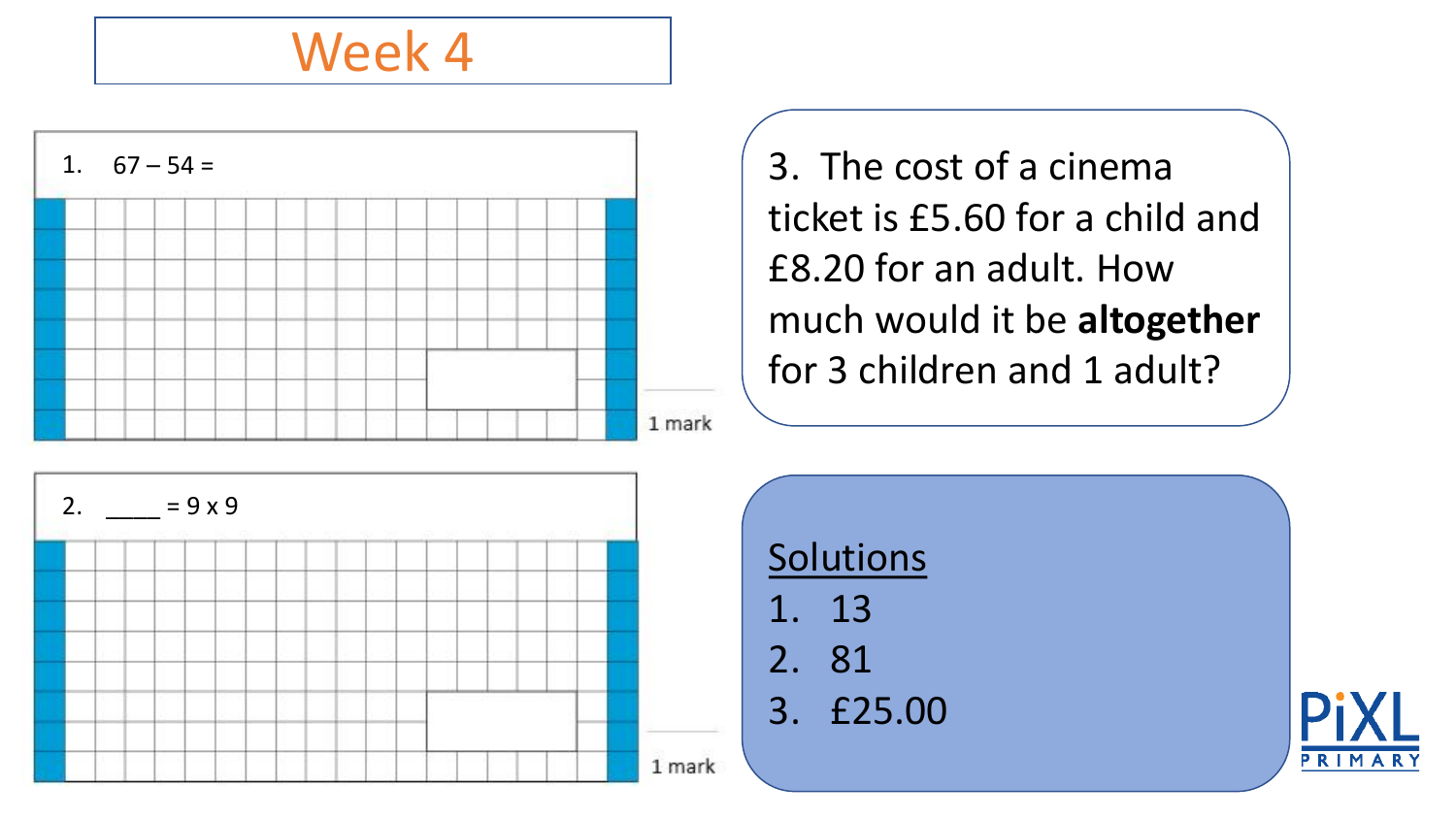

3. Write down the **two missing numbers** from this sequence.

$$
\boxed{\qquad \, ,\, \frac{5}{100},\, \frac{7}{100},\, \frac{9}{100},\, \boxed{\qquad \qquad}}
$$



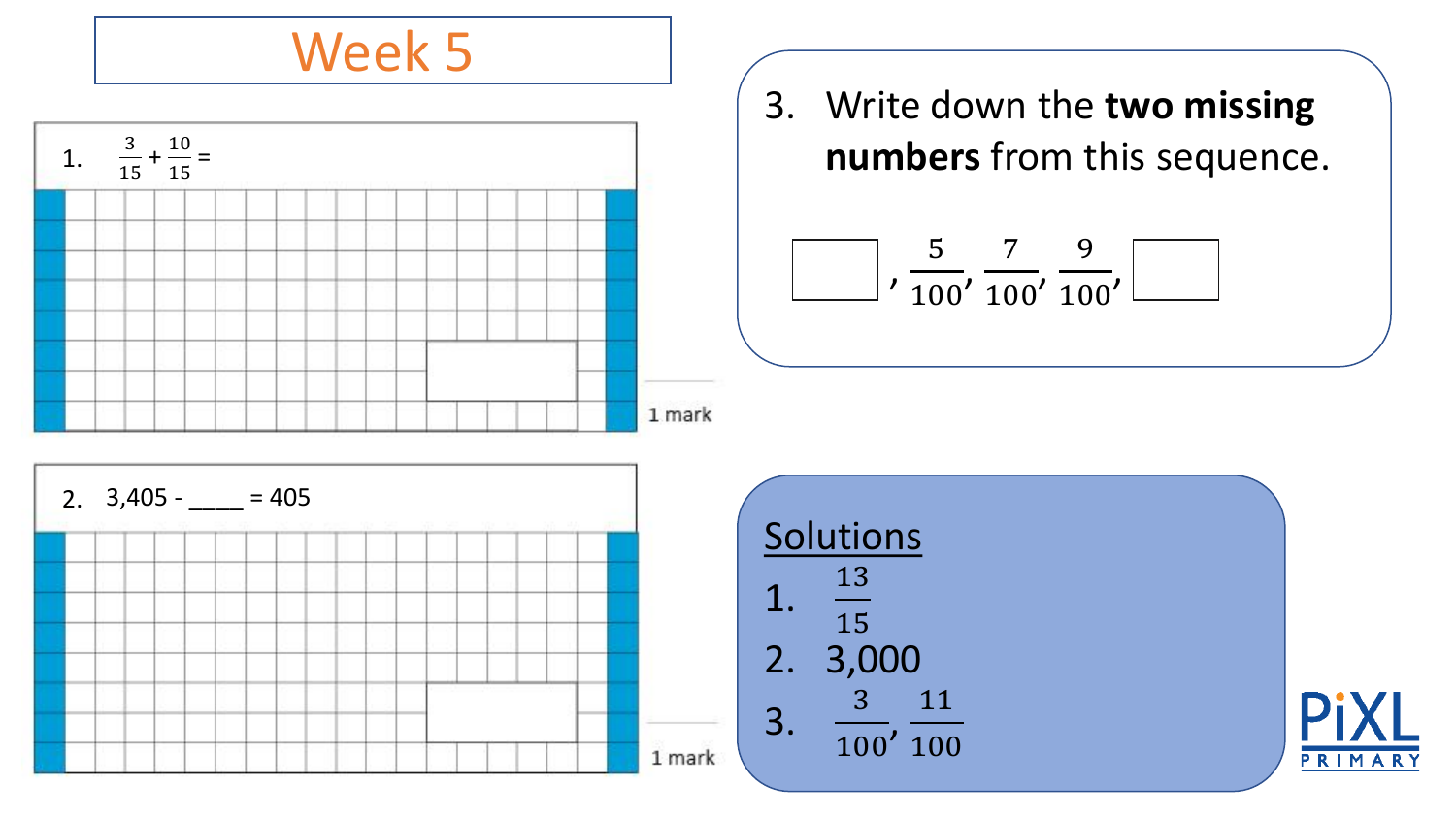

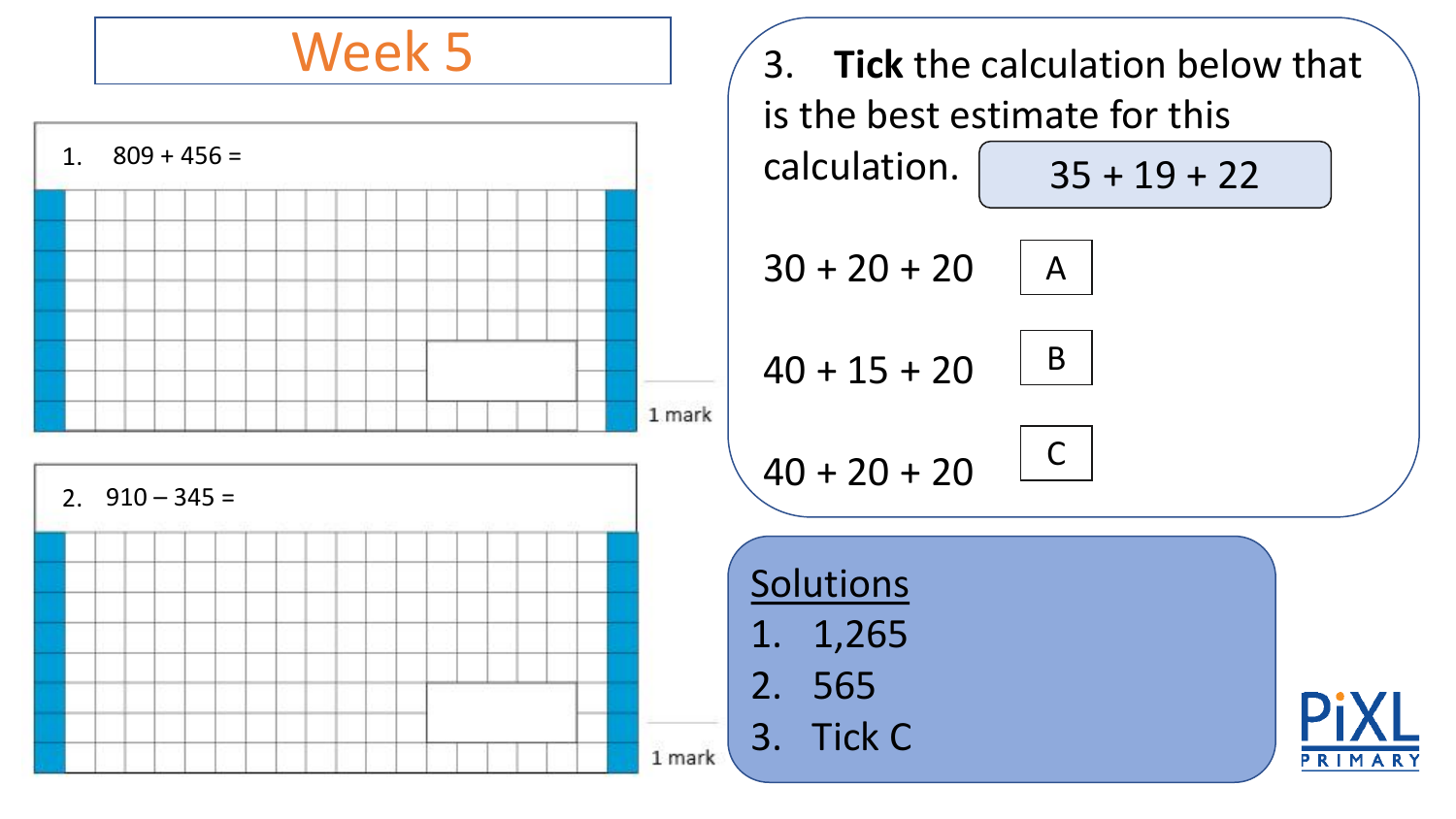



PRIMA

1 mark